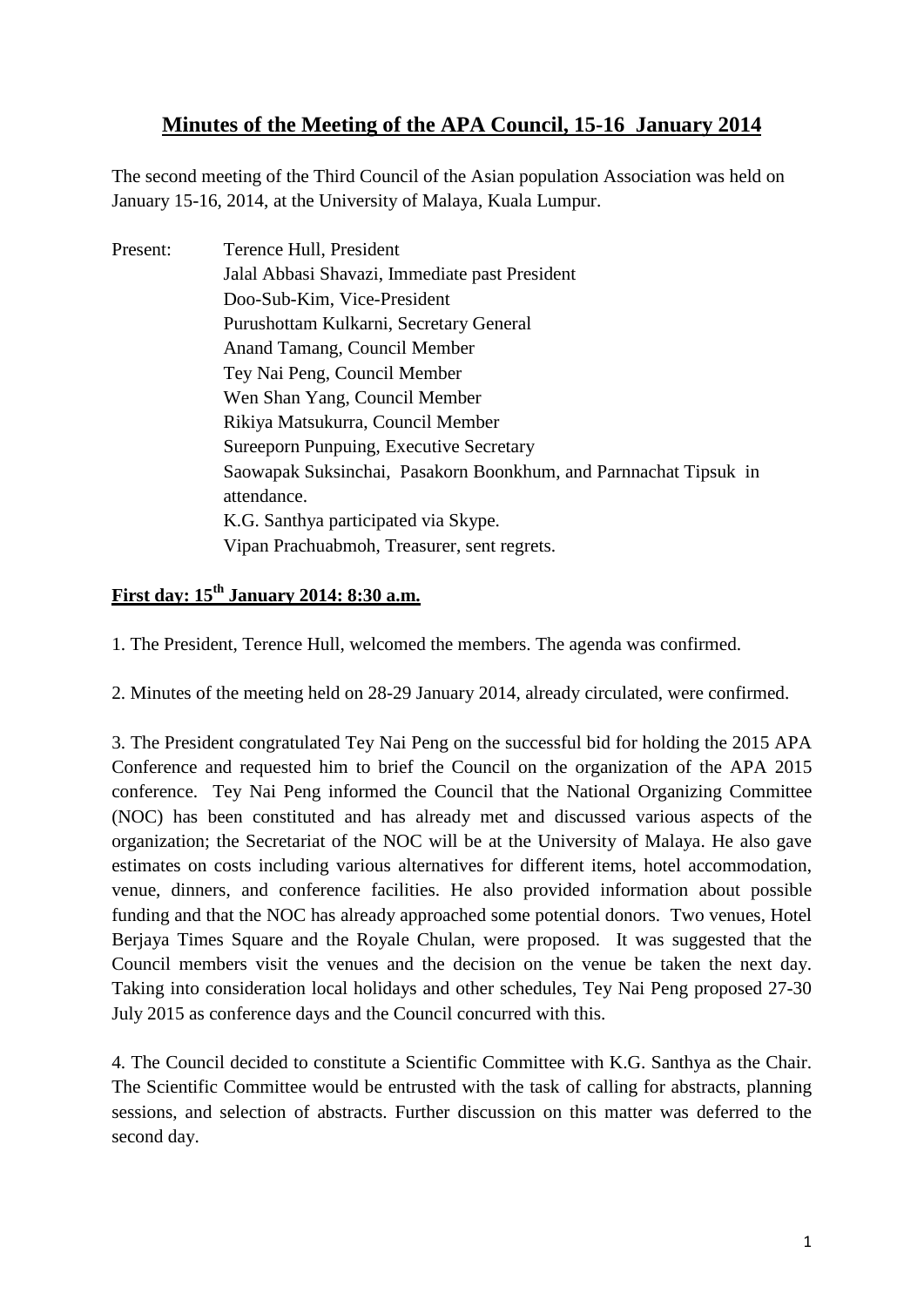5. The issue of a system for receiving, reviewing and selecting abstracts of papers for the conference was discussed. The President gave information on the experience with the Oxford system. Further, a system for online registration was also considered. The Council deliberated on merits of hiring an event management organization to manage registration. It was felt that a single system to manage abstracts, registration, and other related matters with the conference be adopted. The Council decided in favor of the Oxford system; the Secretariat was requested to obtain an estimate (quotation).

6. The Council discussed the publication of papers presented in the conference. There was a suggestion to link up with publishers for publication. Pros and cons of publication of papers presented in the conference were discussed. Difficulties in receiving full papers, editing, and publication were discussed.

7. It was noted that in the previous conferences many authors whose papers were listed in the program did not show up. The Council discussed whether a deadline for registration of participants whose papers have been accepted should be specified. It was agreed that the conference timelines provide a deadline.

8. Doo-Sub-Kim raised the possibility of side meetings and wondered whether the initiative on this should be taken by the Council or the Scientific Committee. It was noted that the initiative could be from Scientific Committees or individual members; the organizers need to liaison with the NOC for booking the venue and other facilities.

9. Saowapak presented the Financial Statement for 2013 and a report on the financial position of the APA as on January 1, 2014. The Council noted with satisfaction that financial position of the APA is quite good. However, membership dues from many members are yet to be received. The Secretariat mentioned that notices are being sent. The importance of sending reminders on payment of membership fees including past dues at regular intervals was highlighted. Certain clarifications on the statement were sought by members and it was decided to examine the finalized statement and then view the budget for 2014. The matter was deferred to the next day of the meeting.

10. The president requested the Secretariat to brief the Council on the APA website. Parnnachat described the process of collecting information for the Website and the Newsletter. Members observed that the website has been quite useful. An ad-hoc advisory committee of Jalal and Doo-Sub-Kim was constituted for website development, especially on the list of institutes, associations, and centres.

*The meeting was adjourned for Lunch and visit to the potential conference venues.*

*The Council members visited the two suggested venues- Hotel Royale Chulan and Hotel Berjaya Times Square- and noted the facilities and the charges/tariffs.*

*The meeting resumed at 3:30 p.m.*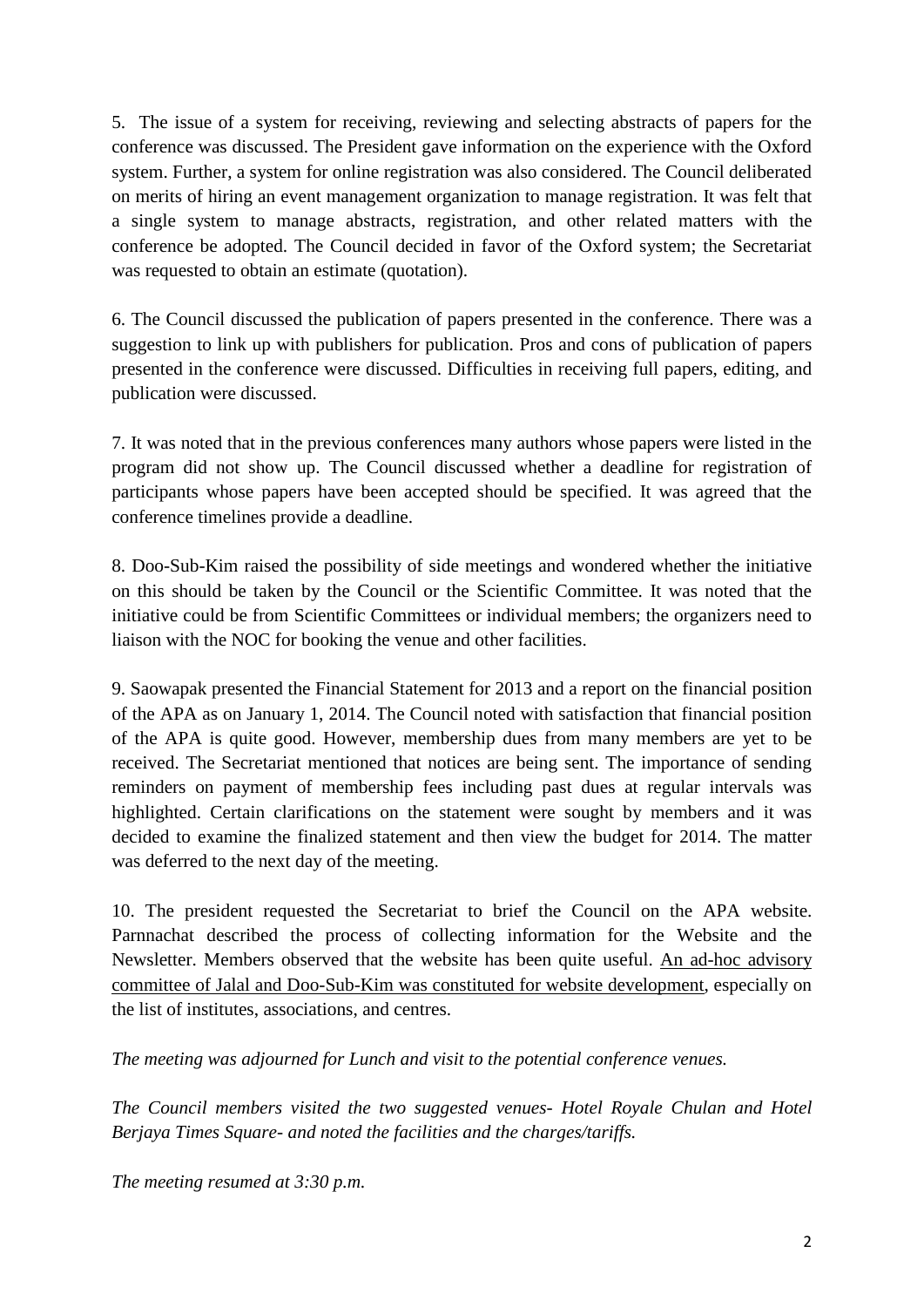11. The Council discussed the membership. It was noted that though the list of membership contains a large number, only a small proportion are active (have paid membership fees). Further, some were enrolled as students and their present status needs to be ascertained. It was suggested that Council members and nodal persons scan the lists and bring any discrepancies, duplications, etc. to the attention of the Secretariat. A mail be sent to those members on whom some of the information that is not available in the records to convey it.

12. A suggestion was made to introduce life membership. It was noted that there is provision for this in the APA Constitution but the modalities need to be specified by the Council. It was decided to give a thought to this matter and bring out a note for discussion.

13. The organization for the third APA Conference 2015 was discussed. Tey Nai Peng presented estimates of the expenditure under different alternatives and the expected financial support. The Council deliberated on the amount to be specified as Registration fees. It was suggested that a comparative statement be prepared and discussed the next day.

## **Second day: 16th January 2014, 8:30 a.m.**

14. Santhya briefed the Council about the progress of the Scientific Groups. It was noted that one of the groups (Pathways to Adulthood in Asia- Chair: Shireen Jejeebhoy) has proposed to organize a seminar later this year. It was agreed that the Secretariat could support the activities of the Group in sending a call for papers. Regarding financial support, it was noted that the Council has allocated \$ 15000 for the activities of the Scientific Groups as a whole and individual Scientific Groups could send specific proposals for funding. In this context, the feasibility of holding cyber-seminars and the modalities were discussed. It was agreed that the Scientific Groups be asked to give information on their proposed activities for the Newsletter (Kulkarni to follow up). The Council discussed whether a Council member should be nominated as a liaison member for each Scientific Group and decided to do so. Santhya was requested to identify members for each of the Scientific Groups and take further steps.

15. The discussion on the constitution of the Scientific Committees was continued from the previous day. It was proposed that the committee could consist of K.G. Santhya (Chair), Jalal Abbasi Shavazi, Terence Hull, Tey Nai Peng, and Doo-Sub-Kim. The membership of the committee could be augmented as necessary. The Scientific Committee could consider whether to list a number of themes/topics at the time of call for papers beforehand, or make a call giving only broad themes, or without specified themes and then organize the sessions by theme. The Scientific Committee could decide whether to call for short abstracts, extended abstracts, or full papers for consideration. The Committee could examine the number of papers to be presented per session, four or five, and whether to designate a Discussant for each session or not.

16. The Secretariat presented a proposal for certain amendments to the APA constitution. The members discussed the proposals. The Council resolved that the suggestion to amend Article